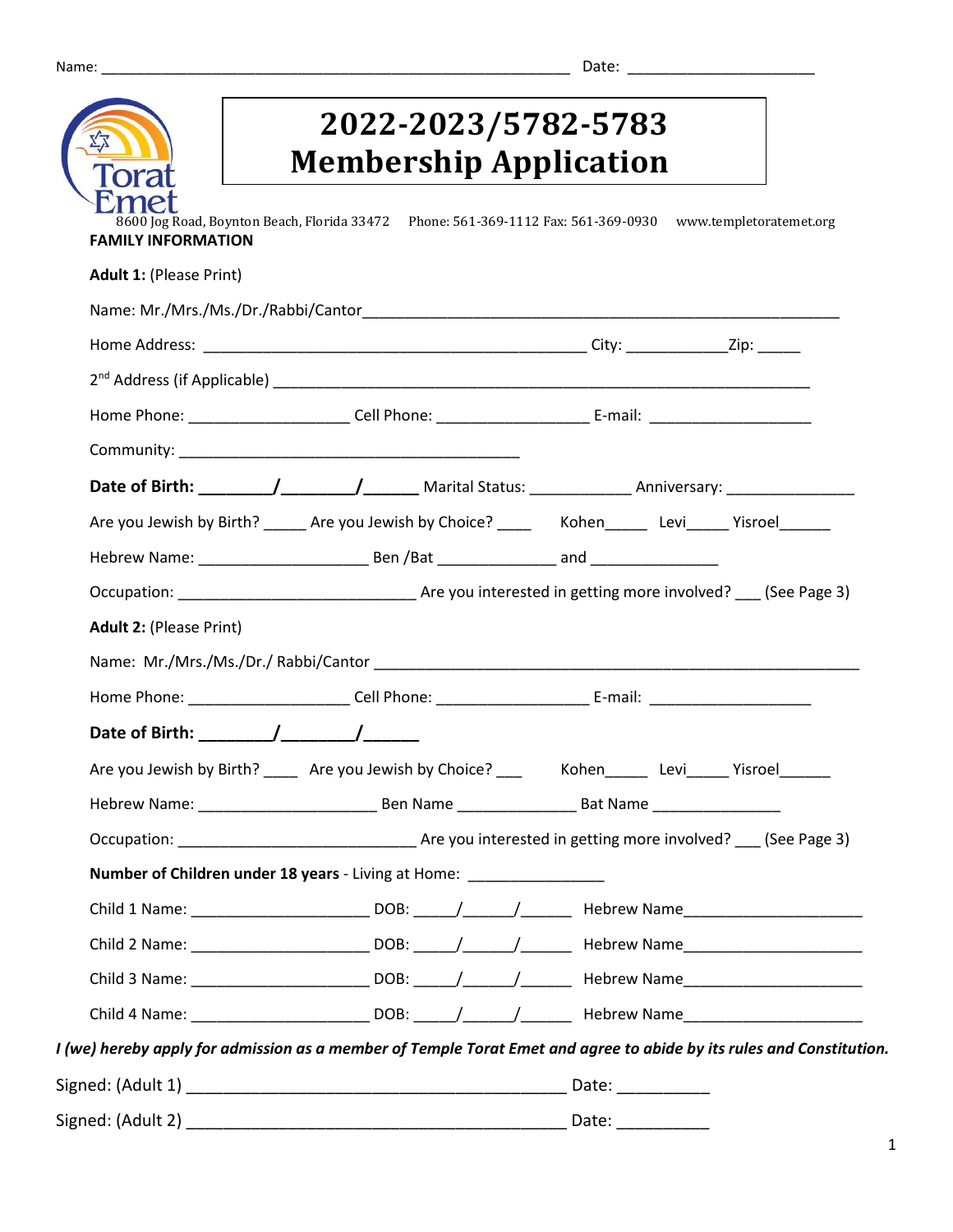Previous Synagogue Name: \_\_\_\_\_\_\_\_\_\_\_\_\_\_\_\_\_\_\_\_\_\_\_\_\_\_\_\_\_ Location: \_\_\_\_\_\_\_\_\_\_\_\_\_\_\_\_\_\_\_\_\_\_

Previous Synagogue Leadership Positions: \_\_\_\_\_\_\_\_\_\_\_\_\_\_\_\_\_\_\_\_\_\_\_\_\_\_\_\_\_\_\_\_\_\_\_\_\_\_\_\_\_\_\_\_\_\_\_\_

### **YAHRZEIT INFORMATION**:

| (Do you have more information on above? Please attach additional page.) |  |  |  |  |
|-------------------------------------------------------------------------|--|--|--|--|
|                                                                         |  |  |  |  |

## **EMERGENCY CONTACTS**

| In case of emergency, please contact: |               |         |  |
|---------------------------------------|---------------|---------|--|
| Name:                                 | Relationship: | Phone # |  |
| Name:                                 | Relationship: | Phone # |  |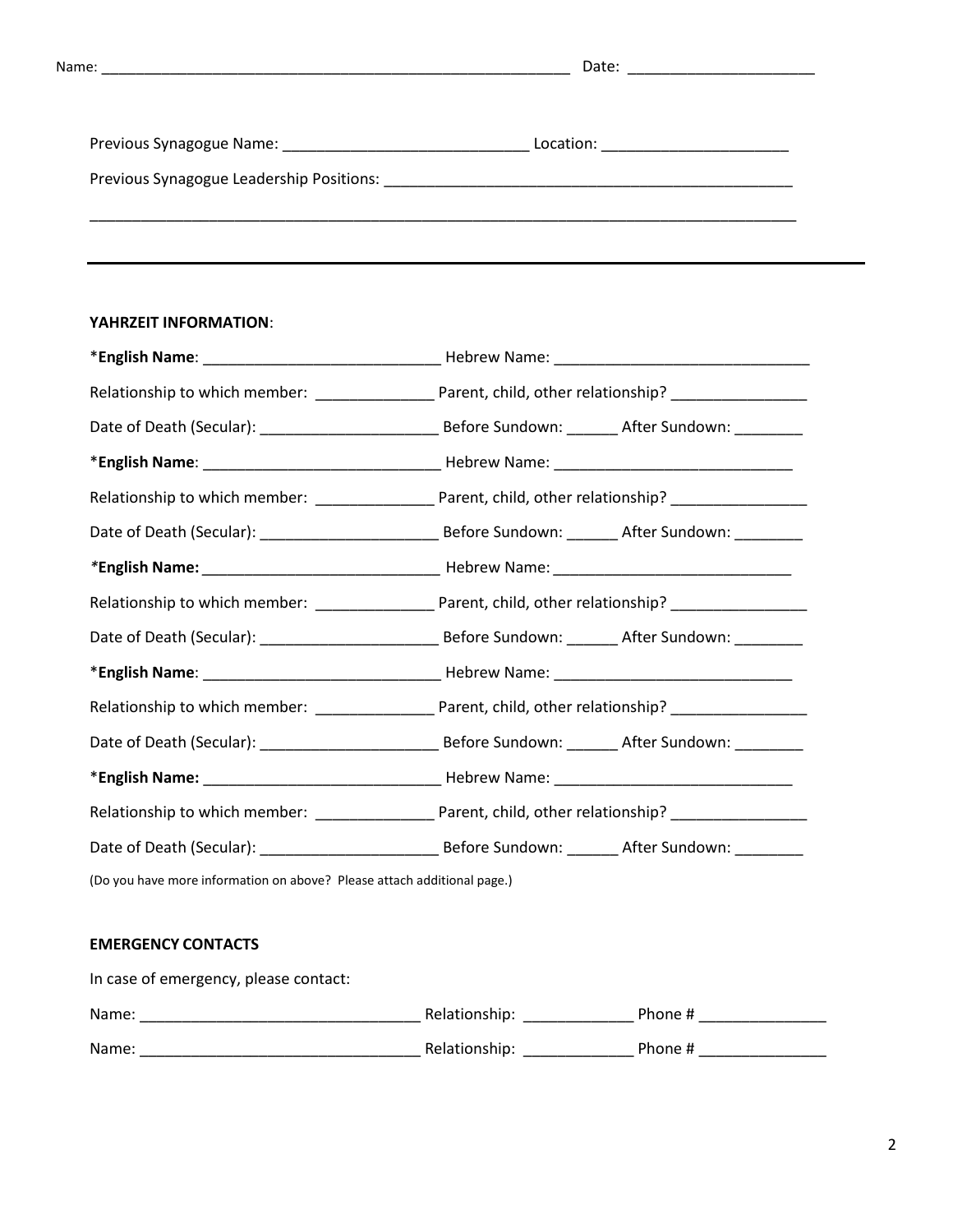## **SKILLS and INTERESTS:**

We value your time and talents and encourage you to take an active part in Temple life as a volunteer. Please check one or more areas that interest you.

| <b>Adult</b> |            |                               | <b>Adult</b> |        |                                                                                                                                                                                                                                |
|--------------|------------|-------------------------------|--------------|--------|--------------------------------------------------------------------------------------------------------------------------------------------------------------------------------------------------------------------------------|
| One          | <b>Two</b> |                               | One          | Two    |                                                                                                                                                                                                                                |
| $\Box$       | $\Box$     | Sisterhood                    | $\Box$       | $\Box$ | <b>Ritual Committee</b>                                                                                                                                                                                                        |
| $\Box$       | $\Box$     | Men's Club                    | $\Box$       | $\Box$ | <b>Facilities Committee</b>                                                                                                                                                                                                    |
| $\Box$       | $\Box$     | Choir                         | $\Box$       | $\Box$ | <b>Fundraising Committee</b>                                                                                                                                                                                                   |
| $\Box$       | $\Box$     | <b>Adult Ed Programs</b>      | $\Box$       | $\Box$ | <b>Social Action</b>                                                                                                                                                                                                           |
| $\Box$       | $\Box$     | Adult B'nai Mitzvah           | $\Box$       | $\Box$ | Office Volunteer                                                                                                                                                                                                               |
| $\Box$       | $\Box$     | <b>Holocaust Affairs</b>      | $\Box$       | $\Box$ | Kitchen Volunteer                                                                                                                                                                                                              |
| $\Box$       | $\Box$     | Youth Programming             | $\Box$       | $\Box$ | Judaica Shop Volunteer                                                                                                                                                                                                         |
| $\Box$       | $\Box$     | Religious School              | $\Box$       | $\Box$ | <b>Ushering Volunteer</b>                                                                                                                                                                                                      |
| $\Box$       | $\Box$     | Tikkun Olam - Tov Team        | $\Box$       | $\Box$ | Youth Programming                                                                                                                                                                                                              |
| $\Box$       | $\Box$     | Membership Committee          | $\Box$       | $\Box$ | Other Interest                                                                                                                                                                                                                 |
|              |            |                               |              |        |                                                                                                                                                                                                                                |
| $\Box$       | $\Box$     | <b>Torah Reading</b>          | $\Box$       | $\Box$ | Legal                                                                                                                                                                                                                          |
| $\Box$       | $\Box$     | Speak Hebrew                  | $\Box$       | $\Box$ | Marketing                                                                                                                                                                                                                      |
| $\Box$       | $\Box$     | <b>Read Hebrew</b>            | $\Box$       | $\Box$ | <b>Musical Instrument</b>                                                                                                                                                                                                      |
| $\Box$       | $\Box$     | Chant Haftarah                | $\Box$       | $\Box$ | Office Work/Administrative                                                                                                                                                                                                     |
| $\Box$       | $\Box$     | <b>Lead Services</b>          | $\Box$       | $\Box$ | Photography                                                                                                                                                                                                                    |
| $\Box$       | $\Box$     | Kohen                         | $\Box$       | $\Box$ | Youth Leadership                                                                                                                                                                                                               |
| $\Box$       | $\Box$     | Levi                          | $\Box$       | $\Box$ | <b>Telephone Calls</b>                                                                                                                                                                                                         |
| $\Box$       | $\Box$     | Bookkeeping/Finance           | $\Box$       | $\Box$ | Writing/Editing                                                                                                                                                                                                                |
| $\Box$       | $\Box$     | <b>Computer Skills</b>        | $\Box$       | $\Box$ | Other $\qquad \qquad$                                                                                                                                                                                                          |
| $\Box$       | $\Box$     | Carpentry/Electrical/Handyman | $\Box$       | $\Box$ | Other the contract of the contract of the contract of the contract of the contract of the contract of the contract of the contract of the contract of the contract of the contract of the contract of the contract of the cont |
| □            | $\Box$     | Graphic design/Artist         |              |        |                                                                                                                                                                                                                                |

### **MARKETING WAIVER**

By signing below, I give permission for myself (and my family) to be photographed and video recorded. Permission is granted for use of photos and likeness for promotional and/or archival purposes at Temple Torat Emet's discretion and without compensation.

| Signed: (Adult One)                       | Date: |  |
|-------------------------------------------|-------|--|
| Signed: (Adult Two)                       | Date: |  |
| OTHER:                                    |       |  |
| How did you hear about Temple Torat Emet? |       |  |

What are you looking to gain by joining? \_\_\_\_\_\_\_\_\_\_\_\_\_\_\_\_\_\_\_\_\_\_\_\_\_\_\_\_\_\_\_\_\_\_\_\_\_\_\_\_\_\_\_\_\_\_\_\_\_\_\_\_\_\_\_\_\_\_\_\_\_